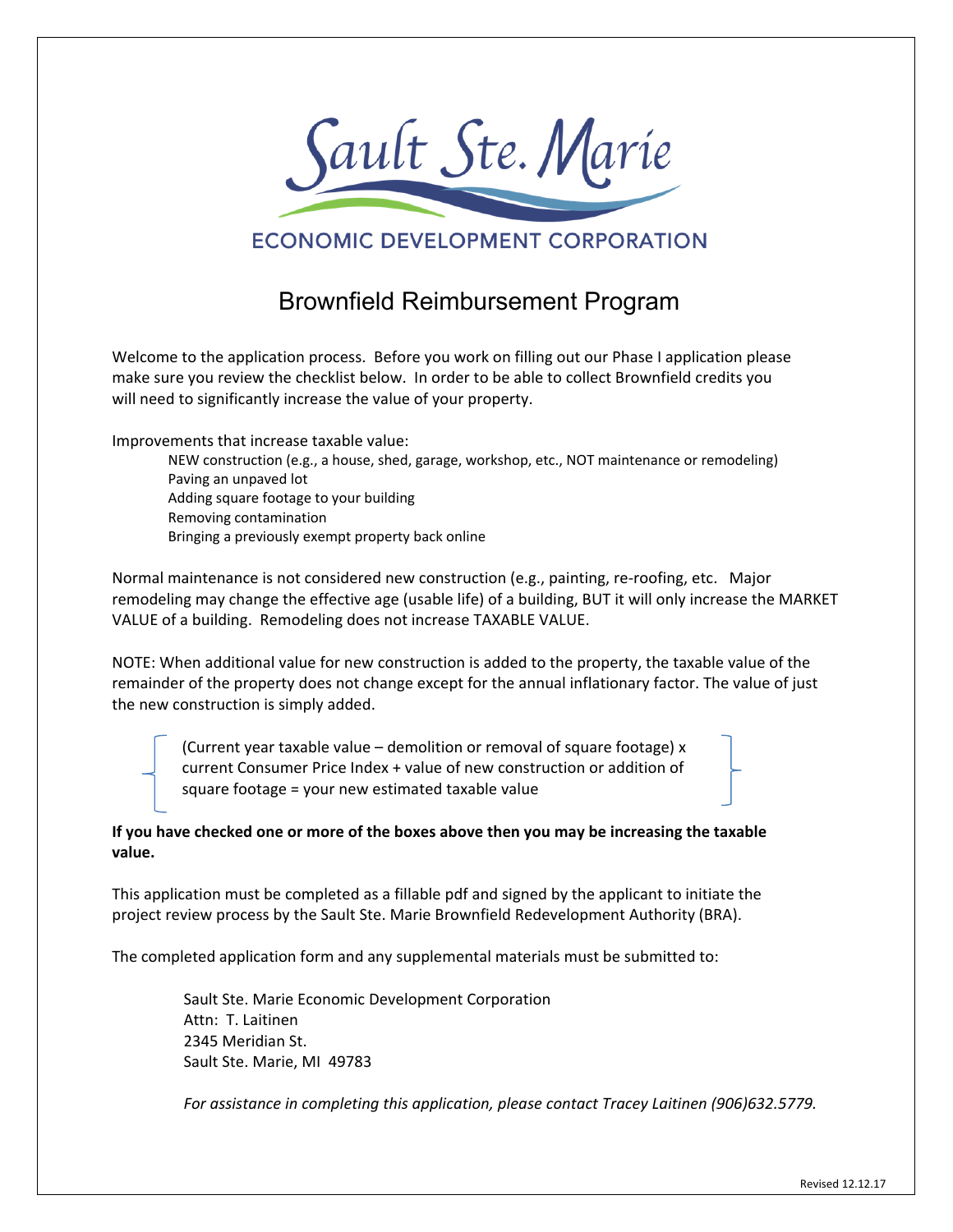

## **Brownfield Redevelopment Project Proposal-Part I**

In order to determine preliminary eligibility for a Brownfield Redevelopment Project please fill out the required information. The Brownfield Redevelopment Authority (BRA) will schedule a meeting to review your submission once it has been received.

| <b>Project Fast Facts</b>        |  |                                                                         |    |  |
|----------------------------------|--|-------------------------------------------------------------------------|----|--|
| Project name<br>and address      |  | <b>Amount of funding</b><br>requested<br>(*will match total on $pg.3$ ) | \$ |  |
| <b>Applicant</b><br>name         |  | <b>Applicant representative's</b><br>name, title, and email<br>address  |    |  |
| <b>Permanent</b><br>jobs created |  | <b>Private investment</b>                                               | \$ |  |
| Former use of<br>site            |  | Are there known<br>contaminants/*functionally<br>obsolete buildings?    |    |  |

\* Functionally obsolete means that the property is unable to be used to adequately perform the function for which it was *intended due to the substantial loss in value resulting from factors such as overcapacity, changes in technology, deficiencies or super adequacies in design, or other similar factors that affect the property or itself or the property's relationship with other surrounding property.*

**ADDITIONAL REQUIRED ATTACHMENTS – you may attach additional documents if necessary.** 

**1. PROJECT SUMMARY:** This should be brief and describe the project as a whole.

**2. SITE CHARACTERISTICS AND HISTORY:** Briefly describe the property and its history, including the owner/operator at the time the contamination is believed to have occurred, and whether the current owner completed a baseline assessment for the property.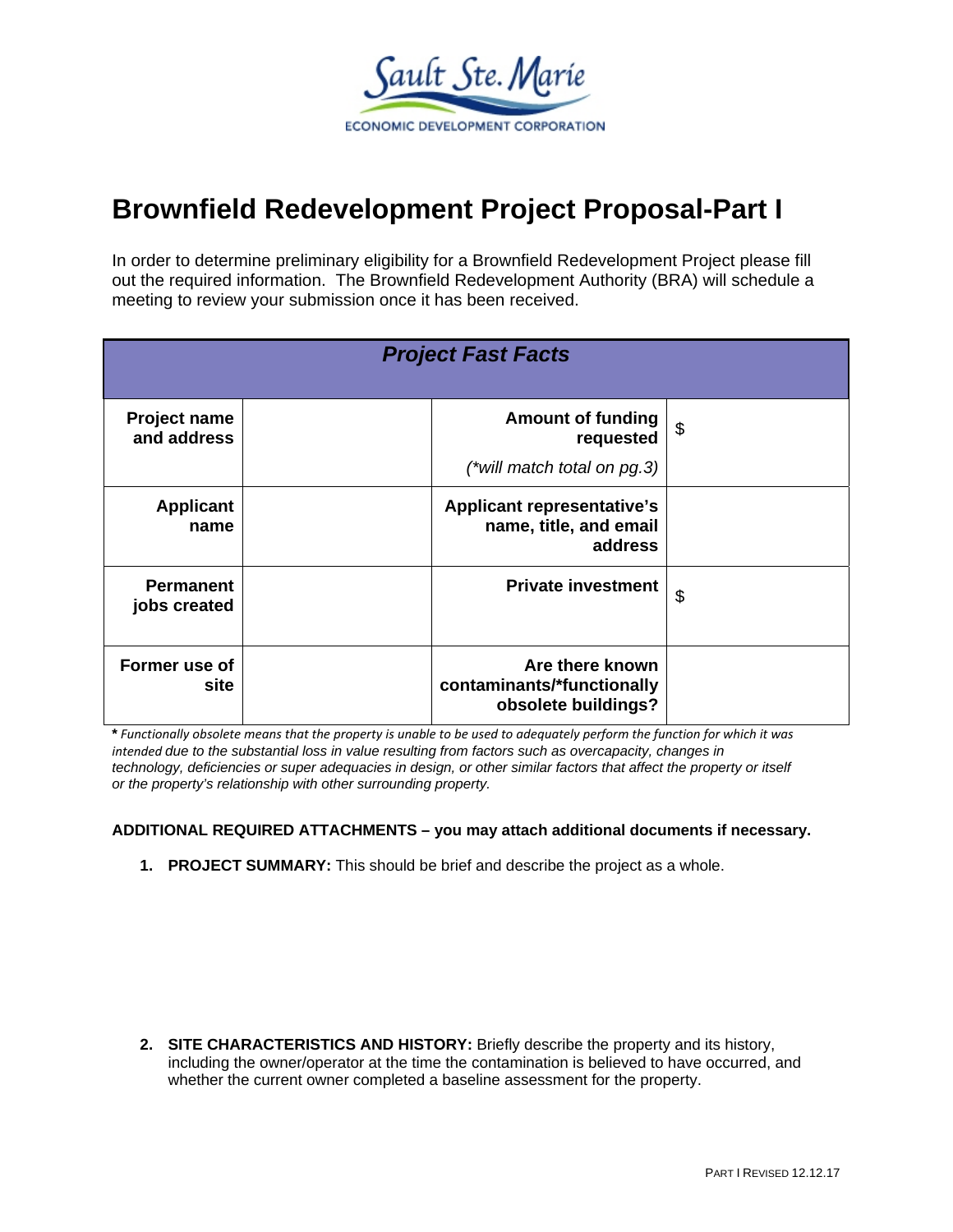Sault Ste. Marie ECONOMIC DEVELOPMENT CORPORATION

**3. ENVIRONMENTAL OUTCOMES:** Describe known or suspected environmental condition of the property, and response activities (including demolition) that are believed to be necessary for site reuse, and indicate which are proposed to be paid. Indicate whether any underground storage tanks are present and whether they are regulated.

- **4. ECONOMIC OUTCOMES:** Describe the new use of the property, and the jobs and investment that will result from the project. Indicate anticipated date(s) to be completed and whether there are any deadlines that could affect this program.
- **5. COMMUNITY OUTCOMES:** Describe how the project fits local development plans and whether the project demonstrates place making or sustainable development concepts.
- **6. LOCAL COMMITMENT:** Describe the local commitment to the project, including other funding sources, if any, such as tax increment financing, other grants, and so on. Is the applicant willing to accept a loan for response activity costs?
- **7. MAP:** Attach a map showing project location and, if possible, proposed redevelopment. Please include photos of the site.

**8. BUDGET:** Please provide a detailed budget for the proposed response activities using the form below. **Attach quotes from contractors for the work they have proposed.**